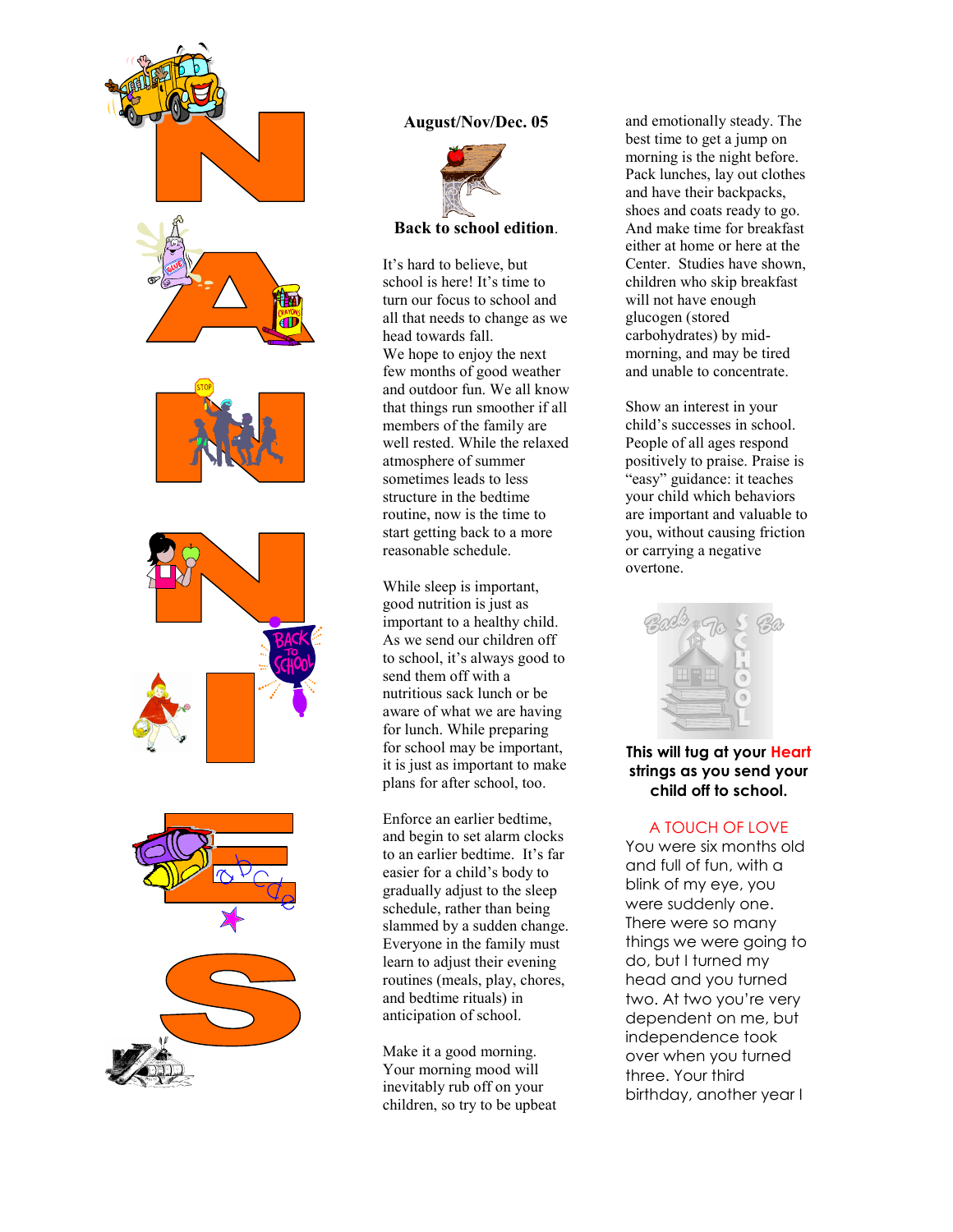tried to ignore, Four was the year that you really strived, why, look at you now, you're already five. Now you are ready for books and for rules. This is the year that you go to school. The big day came, you were anxious to go, we walked to the bus, going oh so slow. As you climbed aboard and waved goodbye, a lump in my throat and tears stung my eyes. Time goes so fast, it's hard to believe that just yesterday you were home here with me. And tomorrow when the bus brings you home and you jump to the ground, you'll be wearing your cap and graduation gown. So I'm holding to these moments as hard as I can, because the next time I look, I'll be seeing a man/woman.

As we begin another school year let us treasure these moments with our children, the time does go by faster than you think.



Summer Field Trips 2005. Here are just a few exciting field trips the children at the Nannies went on during their 2005 summer break!

Chuck E Cheese, Library, Hall of Pride, Bowling, Aquatic Centers, Big Creek, Picnics, Blank Park Zoo, Jumpin' Jacks, Beach Party, Billy Joe's Picture Show, Sleepy Hollow, McDonalds Play Land, Iowa Cubs Game. Swimming at different pools around the area was a big hit this summer.

As you can see, The Nannies children had a wonderful summer! The children seemed to enjoy each and every outing. We feel the children learn and grow from the experiences life can offer them.

We would like to thank the parents for their continued support.



The Nannies Unlimited Child Center & Preschool Inc. is in its eighth year of operation. The Center has grown from being licensed for 29 children to it's present 115 children.

Our first priority is to continue to deliver quality childcare to each and every child. Thank you for making these years very special.



The quality of our preschool program is paramount here at The Nannies. Professional oversight is provided to each class and maintained daily. Ensuring each class has a well integrated program with a language playground to promote proficiency in the children's language skills. We also facilitate the development of the child's concentration abilities to help acquire a self-image as that of an independent person. We ensure that the child gains the primary concepts of set, mapping, numbers, and order through constant manipulation of the material. We encourage and develop a gradual progression of skills by the perception of differences, the perception of differences and similarities, and the ability to use complex matching skills. The Nannies encourage the use of large motor skills, the ability to listen and to follow instructions, developing patience and enjoy group participation and gracefully accept defeat.

Vickie and I assume the overall functions of the Center, supervising staff, designing curriculum and assist in administering the programs. We ensure services are provided for the children within the Center's statement of purposes and objectives. We also ensure your child's safety and protection.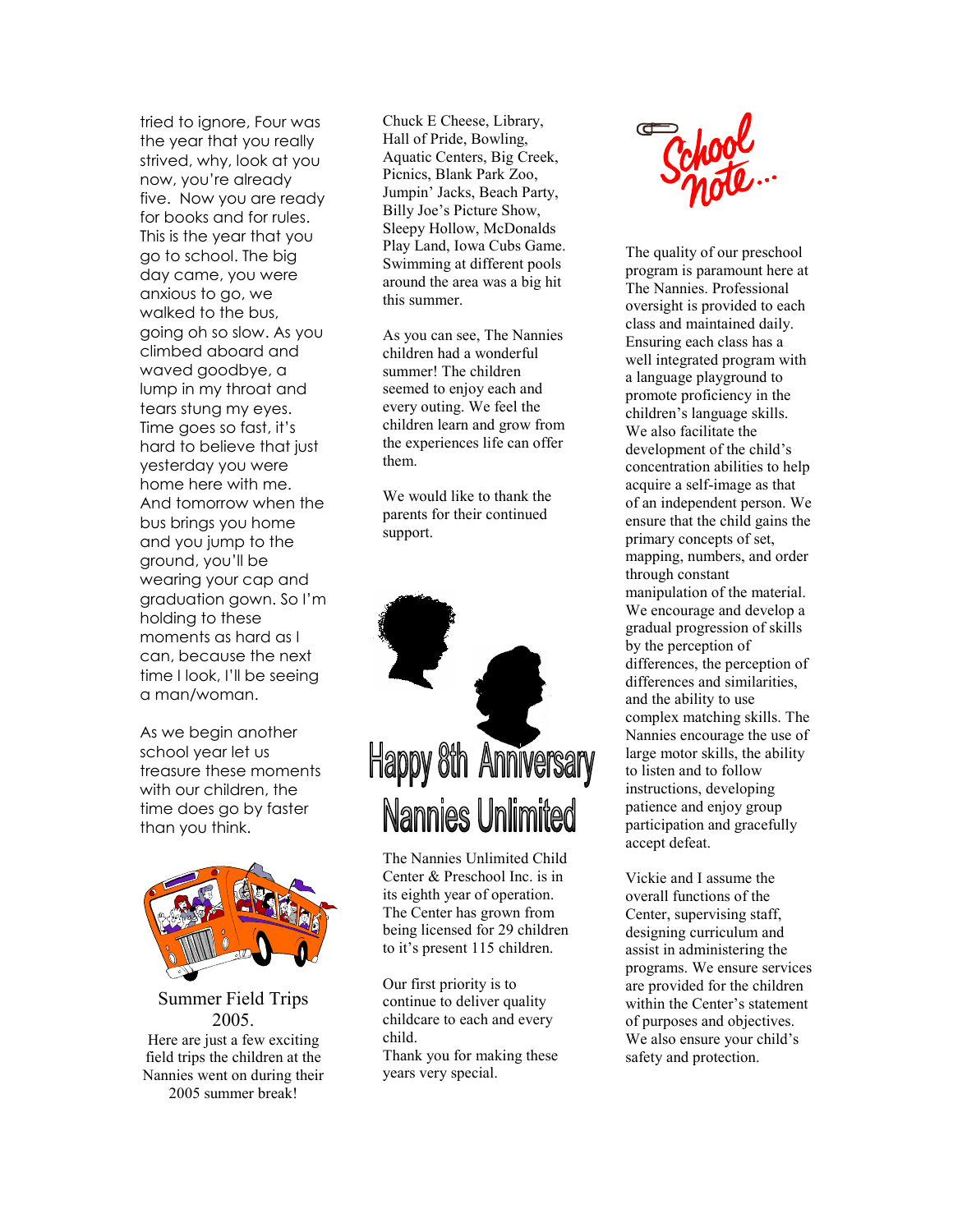We believe the purpose of The Nannies Unlimited Child Center & Preschool Inc. to be creative, courageous innovators in the delivery and promotion of quality educational services in the moral, intellectual and physical development of children. Providing activities that will render care, supervision and guidance and thereby benefit the child, the parent and the community.

It is our belief that each child is a special snowflake or fingerprint. You'll always find each one different and one of a kind.



What to Do When Your Child is a Bully!

Parents often do not discover that their child has been bullying until the school principal calls with a complaint. Perhaps the principal tells you your child and his friend have been taunting and scaring a younger girl. Up to this point, you probably only knew that your child had a circle of friends. Even if you had doubts about some of these friends, they may not have seemed serious enough for you to act on.

#### COMMON PATTERNS OF BULLYING.

A bully is cruel to a specific child over a long period of time. Bullies often operate in groups, and these groups usually have a leader, who may be physically stronger than most others his age. There are usually also one or two followers who don't engage in attacks on others, but enjoy watching them or helping

to plan new attacks. If the child being bullied is disliked by classmates, more children may join in the bullying group.

Your child's bullying is not necessarily a reflection on you. However, it may indicate that: (1) Your child has nothing more rewarding to do with his/her time; (2) They have fallen in with the wrong circle of friends.

#### SOLVING THE PROBLEM: HOW TO STOP BULLYING:

Step 1: Do not support bullying. Nothing justifies bullying, even if the victim is disliked by most others. Give your child the clear message that what they did was wrong.

Step 2: Give your child six simple rules to prevent bullying. If the school principal has complained to you about bullying, reassure them that you are taking action. Make sure that the school also will supervise your child. You should tell your child:

- Stay away from the child you picked on.
- You are not allowed to hang out with the children who were bullying.
- Go directly to school and come directly home from school. (These are prime times for bullying.)
- When you invite children over, play only on our property so that I know where you are at all times.
- You are not allowed to visit someone else's house before I meet them and their parents.
- When yo go to someone else's house, you need to stay where it is possible for their parent to see you at all times.

Step 3 Check on your child's activities outside your home. Before accepting an invitation for a play date, always tell the host's parent that one of your rules is that your child be supervised at all times (you

don't have to say why). After the play date, always ask the host's parent about the activity of the play date.

Step 4. Provide an immediate, brief penalty after one of the rules is broken. Remember these guidelines:

- Don't use any kind of physical response as a penalty. Remember, you want to teach that physical intimidation is never acceptable.
- Don't restrict other aspects of your child's life. You want them to acquire more productive interests. Never take away a play date with another child who doesn't bully.
- Select a penalty you can enforce. If your child has damaged another child's belongings, take away two or three weeks of his allowance to pay for part of it. It is not necessary for your child to totally repay the damage (although you need to offer to totally compensate the family of the injured child). Other appropriate penalties are restriction in TV time for the evening or missing a movie your child was planning to see.
- Give the penalty immediately after you find out the rule has been broken.
- State the exact penalty before beginning it.

Step 5. Keep track of rule violations. If your child frequently breaks the rules you have set up, continue to impose penalties, but consider seeking professional help. Your school guidance councilor can refer you to a child or family therapist.

Adapted from Good Friends are Hard To Find by Fed<br>Frankel, Ph,D a psychologist and leading expert on<br>children's social skills, and director of the UCLA Parent<br>Training and Children's Social Skills Programs. To order<br>this b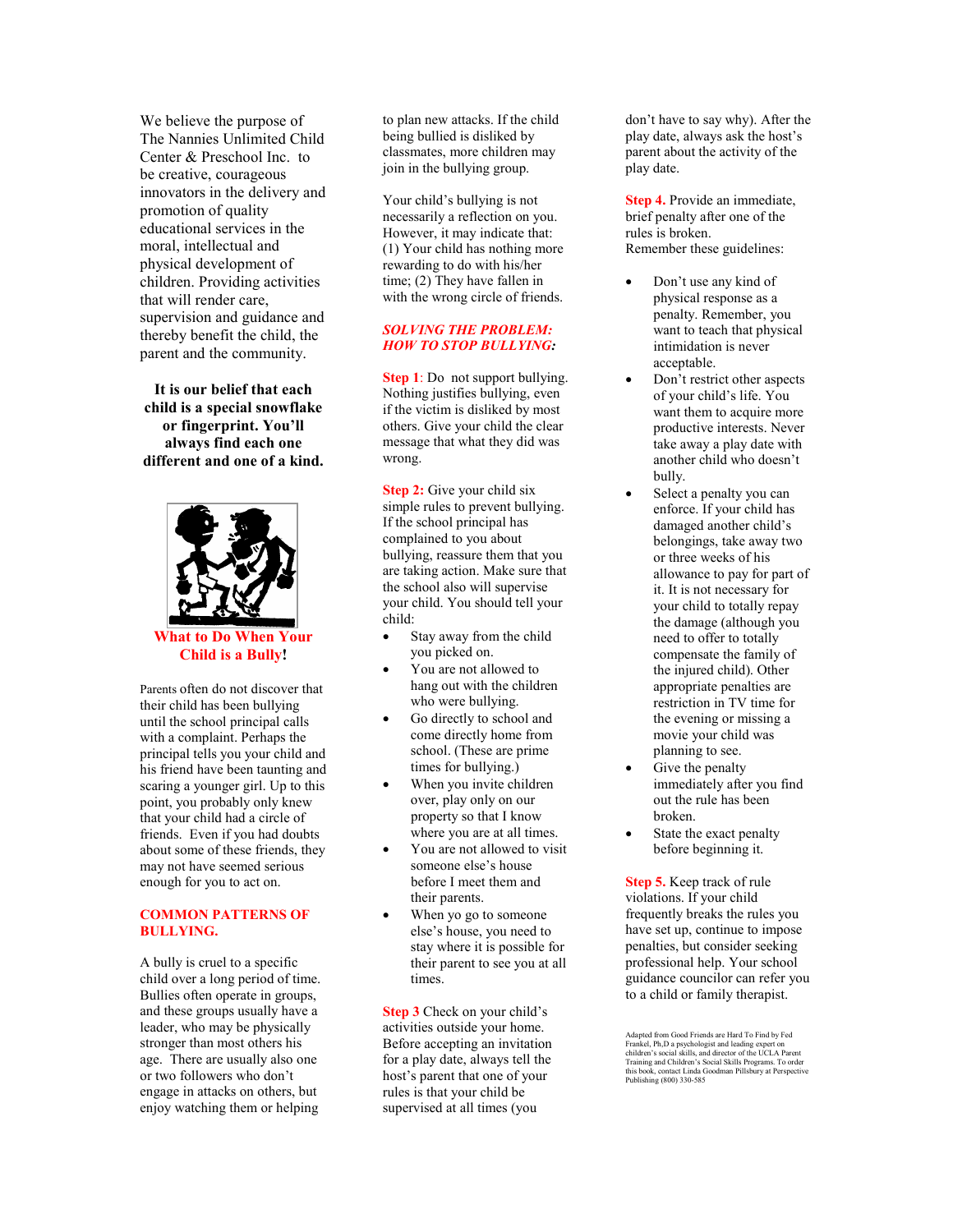

# Use Choices, not anger when dealing with conflict

We can't be effective parents when our anger overcomes our ability to reason. When that happens we are likely to yell, blame, threaten or use physical force. Or we make decisions by the seat of our pants, reverting to tactics we swore we'd never use on our children.

The following CHOICES, listed with their appropriate uses and limitations, will help you refine old strategies that don't seem to work and discover new and more creative ways of dealing with conflict and your kids.

### • Command

Give clear directions, specifically stating desired behavior in a non-humiliating manner: "Stop hitting your brother now!" Effective when immediate action is needed, when safety is an issue or in establishing clear limits. It's important to follow through on limits you set in order for them to work. This may intimidate children so they are afraid to admit problems or to give you important information. Overuse may result in hidden resentment or rebellion.

• Humor or Surprise

Distract. Use non-sarcastic humor or do the unexpected to divert attention or diffuse an explosive situation: Channel kids who are bickering over a toy into a different activity.

When confronting is too dangerous or damaging, when an issue is unimportant, when a situation needs to be "cooled down," or when you need more time to prepare. There are limitations to this and issues may never get addressed.

### • Offer Choices

Give choices between two options: "You can \_\_\_\_\_\_ or  $\cdots$  or "When you \_\_\_\_\_\_, then you can

\_\_\_\_\_\_." This also helps the child to make decisions within limits; helpful when children have few problem solving skills. One downfall of offering choices is that it is difficult when time or energy are too short for you to generate choices.

#### • Ignore

Choose not to address the conflict or unacceptable behavior by withholding attention. Is useful when issues are unimportant or when power or attention is the goals. However it has limitations. Issues may never get addressed. Unspoken assumption may be that behavior is acceptable.

#### • Compromise

Seek a middle ground by finding a solution that partially satisfies both parties: "If you hen  $I'$ ll This is useful when all else fails: for fast decision making on minor disagreements:

when two parties are committed to mutually exclusive goals. However, again has its limitations, it loses sight of a larger issue and values and possibly not pleasing anyone.

## • Encourage Problem Solving

Work together to explore the disagreement, generate alternatives, and find a solution that satisfies the needs of both parties: "What can we do to meet everyone's need?"

This technique is useful helping us to learn from another's perspective; and helpful when you need a decision that addresses the needs of everyone. But, on the other hand it can not be as helpful for minor decisions or when time is limited.

### • Structure Environment

Rearrange people, objects or room structure to reduce conflict; Separate kids who are fighting in the car by moving them to different seats

This technique is useful when the conflict can be reduced by moving people or things. However, this has limitations because you may only solve problems temporarily; and it doesn't involve the child in addressing the issue.

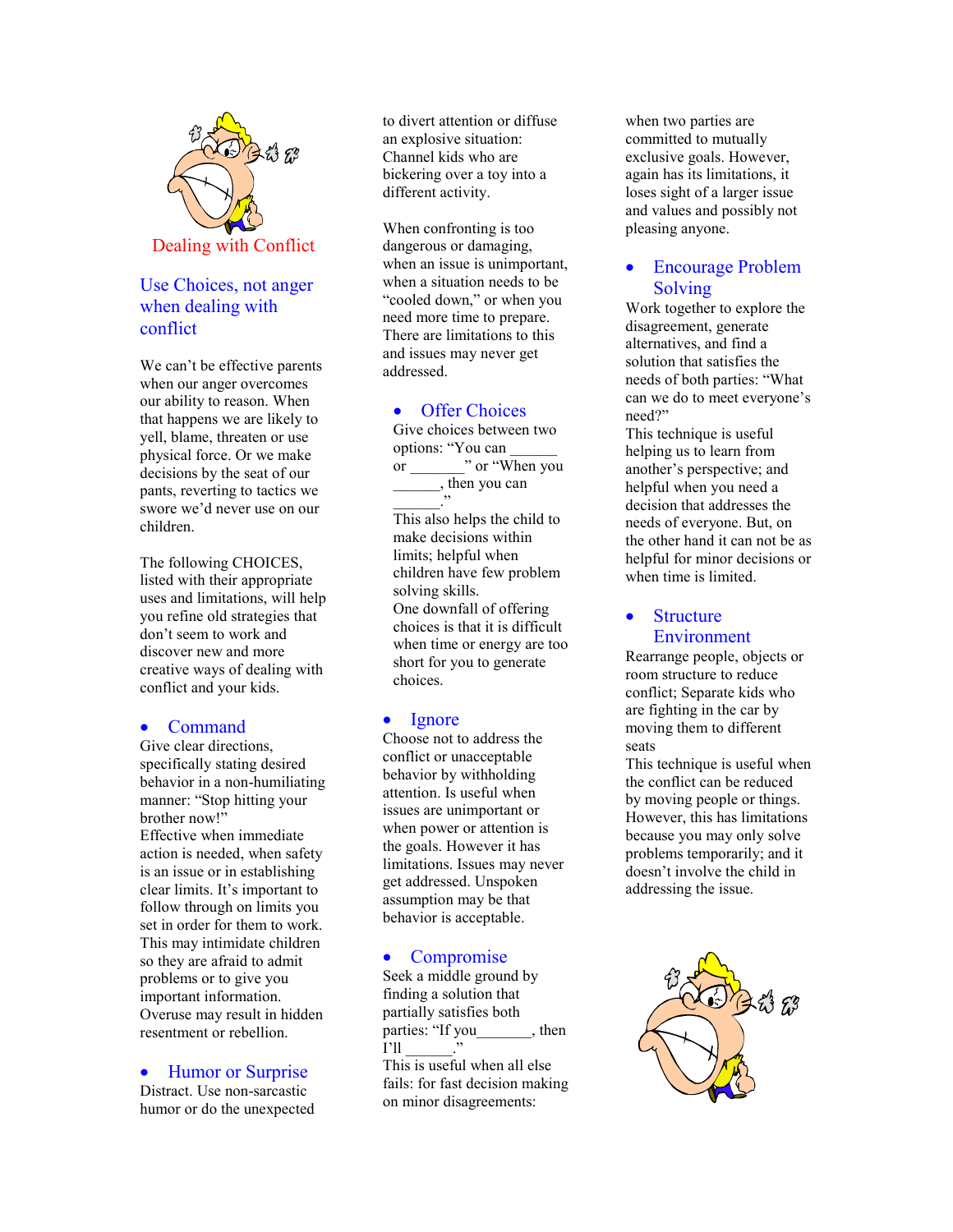Understanding And **Managing**  Children's Anger.

Children experience anger when their goals are blocked or their needs are frustrated. For example, if the child's goal is to play with a new toy, and they are asked to give it away (which is what sharing means to young children), the child becomes frustrated. This causes stress for the child. Some stressors that can provoke anger in young children include:

- 1. Conflict over possessions. Someone takes or destroys a child's property or invades their space.
- 2. Physical assault. A child is pushed, shoved or hit.
- 3. Verbal causes. A child is teased or taunted.
- 4. Rejection. A child is ignored or not allowed to play.
- 5. Issues of compliance. When a child is asked to do something they do not want to do, they may feel that their independence is blocked by the adult's request for

## compliance.

Children need guidance from adults to understand and manage their emotions. Adults who are dealing with an angry child should:

- 1. Create a safe emotional environment.
- 2. Model responsible anger management.
- 3. Help children develop selfregulatory skills.
- 4. Encourage children to label feelings of anger.
- 5. Encourage children to talk about angerarousing

interactions.

Battles, Hassles, Tantrums and Tears: Strategies for Coping with conflict and Making Peace at Home by Susan Beekman and Jeanne Holmes, Conflict Management Consultants Inc.



### Behavior guidelines:

#### Discipline:

Basic rules of safety and conduct are followed. Parents will be informed by phone and through parent conferences if their child continually displays poor

behavior. General discipline techniques involve positive reinforcement of good behavior and careful explanation of behavior that is unacceptable. An activity will be denied for repeated poor behavior and the child will be directed to an alternative activity. If a child continues to cause a disruption or does not follow rules, he/she will have one- (1) minute/year time outs per disruption. "Time Outs" meaning time away from the other children though in the presence of the day caregiver.

## Conduct Policies

As in any group activity, the inappropriate behavior of a few children can spoil the experience for the entire group. Therefore, the following conduct policies apply directly to each child and will be used in the determining their eligibility to continue as a participant in the program. In accordance with the severity of the infraction and the number of times an infraction occurs, a child may: (a) loose the privilege of participation in a specific activity, (b) be suspended from the program, or (c) be terminated from the program for: Intentionally and repeatedly going to unauthorized areas

of the facility, or leaving the premises without permission. Repeatedly using foul language or being rude and discourteous to staff and peers.

Repeatedly not following specific rules in check-in and checkout procedures. Stealing or defacing other children's property. Refusing to remain with his/her specific group in specific areas or on outings: